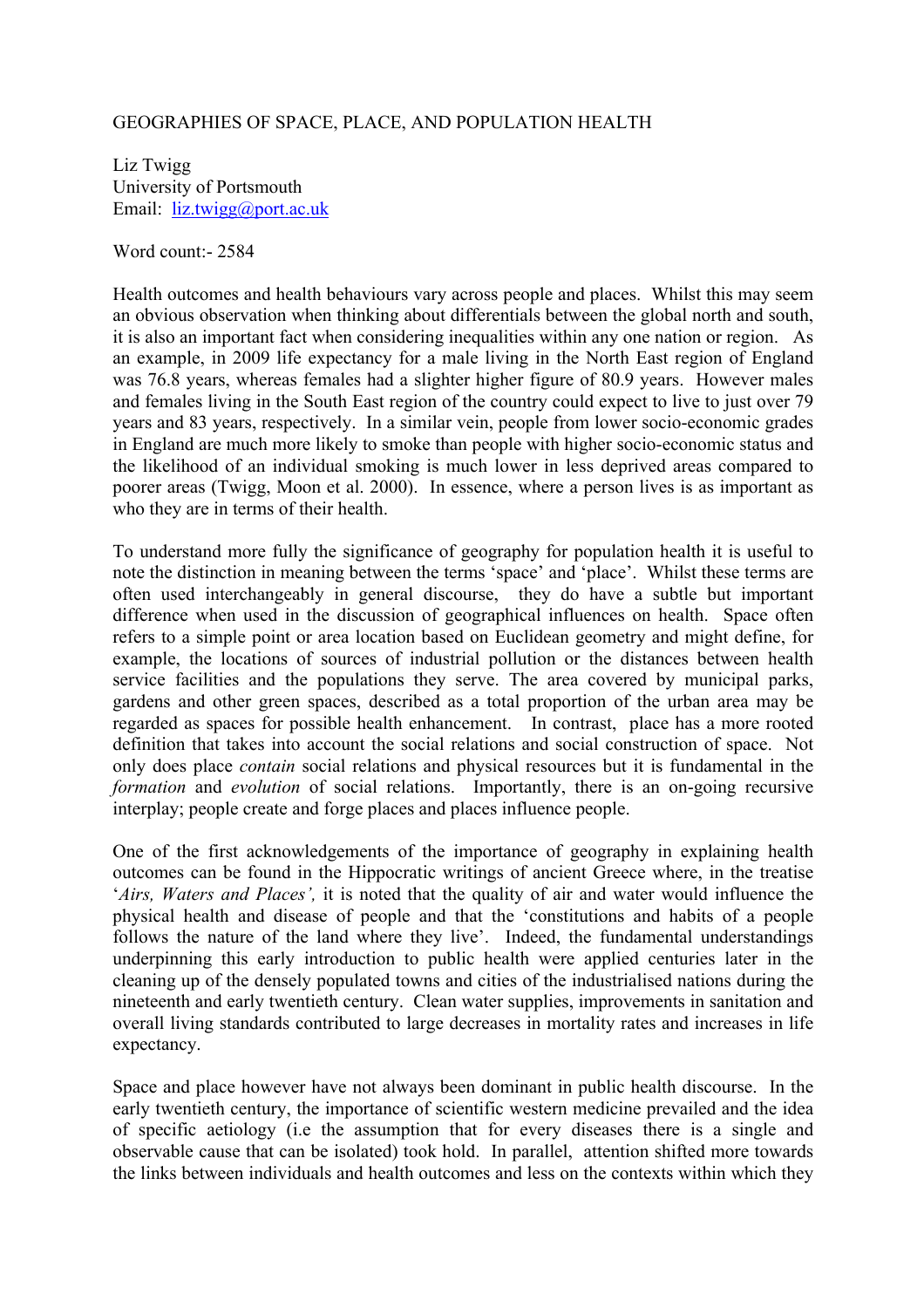lived their everyday lives. The recognition of individual lifestyle and health-related behaviours, namely smoking, alcohol intake, diet and exercise in contributing to variations in chronic conditions became a strong focus for public health policy. Furthermore, the methods and techniques to look at the links between behaviour and outcome in the ever-increasing sources of individual level data sustained this focus on individual causes rather than geographical contexts (Macintyre, Ellaway et al. 2002).

However the 1990s saw a resurgence amongst epidemiologists, sociologists, public health practitioners and geographers in attempts to understand what it is about place that influences health outcomes (Moon 1995). This return to the 'old' style of public health was due partly to the disenchantment with the so-called 'victim blaming' approach associated with individual behaviour and a recognititon that individuals (agents) are unable to make rational choices outside of the social, economic and political contexts (structures) within which they live. In turn, public health researchers became interested in determining how much of an influence place had in shaping health status and health-related behaviour. How much explanation could be ascribed to individual characteristics (*composition*) and how much could be explained by place and space factors (*context*) dominated the early discussions (MacIntyre, Maciver et al. 1993).

In parallel with the development and adaption of the theoretical dualism of contextual and compositional explanation of health inequalities, the late 1980s and early 1990s witnessed advances in statistical causal modelling that were directly applicable to the investigation of place effects on health. Causal modelling based on traditional regression techniques conflated individual and area level explanations and were unable to sidestep the ecological fallacy, whereby relationships found at an ecological or geographical level are assumed to exist at an individual level. New developments in multilevel methods correctly ascribed explanation and unexplained variation at different geographical levels or contexts and thus avoided false conclusions based on ecological fallacies. Multilevel models were able to determine how much variation in health outcome was due to individual level factors and how much was due to area influences. In more complex designs, 'cross-level' interactions explore independent influences for a certain type of person found in a certain type of place. For example, in a multilevel analysis of mortality variations across England and Wales, Ecob and Jones (1998) found that the risk of dying decreases with the level of professional workers in the area but this decrease is greater for individuals in the skilled and professional social classes, resulting in individual social class differentials being less marked in areas where the proportion of professional workers is low and more marked where they are at their highest density. Furthermore, modelling of higher level variances and co-variances can reveal how the general relationships vary across different types of places.

Much of this early work, undertaken by geographers, focused on individual and spatial variations in health-related behaviours such as smoking and alcohol consumption (for a review see Twigg and Cooper 2009). Whilst focusing on the technique itself, the research also highlighted the substantive advantages that the approach could offer in unpacking the complexity surrounding individual and area influences on health related behaviours (e.g. Jones, Moon et al. 1991). Furthermore, and perhaps unusually so for findings based on quantitative technique, the narratives had much to say regarding the links to social theory and embedded the work amongst ideas surrounding structuration theory and critical realism, both of which attempt to capture the complexity of reality by highlighting the ongoing, recursive nature of people-place interaction.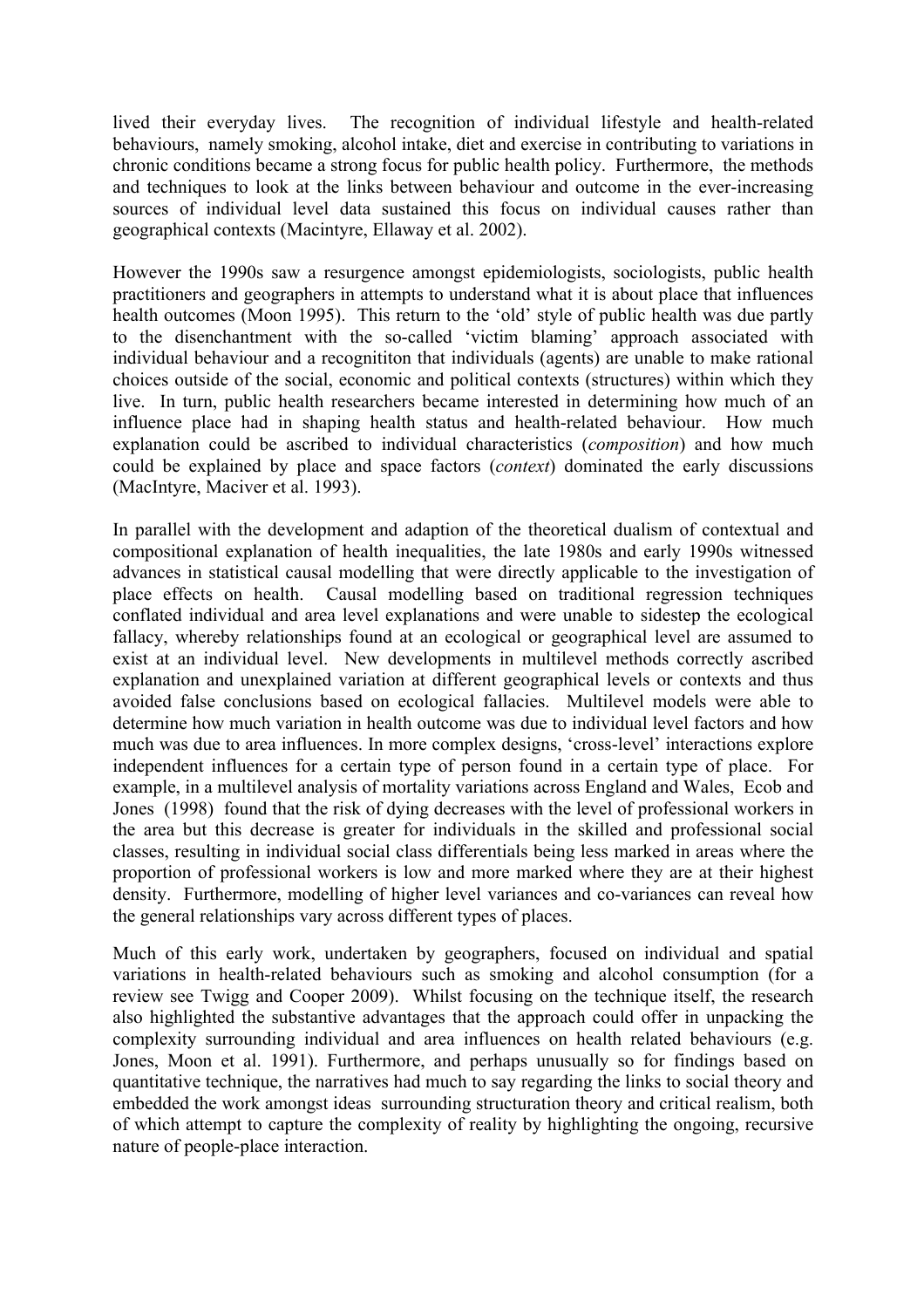The early multilevel approaches tended to work with place-level descriptions that were comprised of aggregate counts of the characteristics of individuals within them as is often found in traditional indices of deprivation. However the argument was that these higher 'level' summaries of material and social resources had an independent effect over and above individual indicators of deprivation (Duncan, Jones et al. 1999). A number of debates ensued as to whether such area level indicators had very much more to add in terms of explanatory power over and above individual level characteristics of deprivation (see for example MacIntyre, Maciver et al. 1993; Sloggett and Joshi 1994; Diez-Roux, Merkin et al. 2001; Pickett and Pearl 2001). As the debates became more nuanced there was a plea to capture place effects that went beyond measures derived from aggregate counts of the types of individuals found in those areas and instead capture truly ecological characteristics of place (Macintyre, Ellaway et al. 2002). Such contextual characteristics summarized opportunity structures in the local physical and social environment and might include the quantity and quality of green space; the affordability and availability of healthy eating opportunities; the regularity; reliability and affordability of public transport or the subjective qualities and perceptions of the immediate residential environment.

Alongside debates and shifts to capture more meaningful place descriptions, concentration also focused on a deeper understanding of causal pathways. Again much of the original multilevel modeling work was criticized for being too simplistic in the operationalisation of place effects. Early proponents of the importance of place warned against the rather crude dualism of the context versus composition dichotomy, arguing that they were not 'mutually exclusive, competing and culturally and historically universal' (Macintyre, Ellaway et al. 2002, p129). Instead, there should be an acknowledgement that individuals and households are moulded and influenced by the local environment. For example, local labour markets will influence individual social class and local housing markets will influence individual tenure. In essence these individual level variables (i.e. class and tenure) are very much inflenced by their contextual setting and therefore the effect of rented tenure in London is not the same as rented tenure in a deprived part of Scotland. Conclusions dismissing place differentials based on personal characteristics fail to recognise that these individual influences are very much themselves contingent on local opportunity structures or *collective*  descriptions of place (Frohlich and Potvin 1999; Macintyre, Ellaway et al. 2002; Macintyre and Ellaway 2003). These include social, cultural and historical elements of communities, accepted norms or cultures of behavior such as practices and attitude regarding smoking in the homes of immediate neighbours or other family members; cultural attitudes towards alcohol consumption or traditions regarding fast food consumption. Whilst the interplay between places and people was routinely being investigated within extensive, quantitative multilevel modeling frameworks (as 'cross-level' interactions), researchers were also calling for a broader but more nuanced understanding of their socio-theoretical underpinnings.

Collective dimensions of place also interweave into studies which have investigated the influences of social capital on health and provide a useful framework within which to determine how aspects of social cohesion, neighbourhood trust, collective efficacy, levels of civic participation may all contribute to individual health outcome. This work connects with the causal mechanisms described in Richard Wilkinson's income inequality thesis whereby large income differentials between the rich and poor in developed nations lead to poorer health outcomes. Here it is hypothesised that the existence of socio-economic gradients results in less cohesive communities and lower stocks of social capital. In turn this may lead to less social support, more health damaging behaviours and higher levels of stress, all of which influence health outcomes (Wilkinson and Pickett 2009).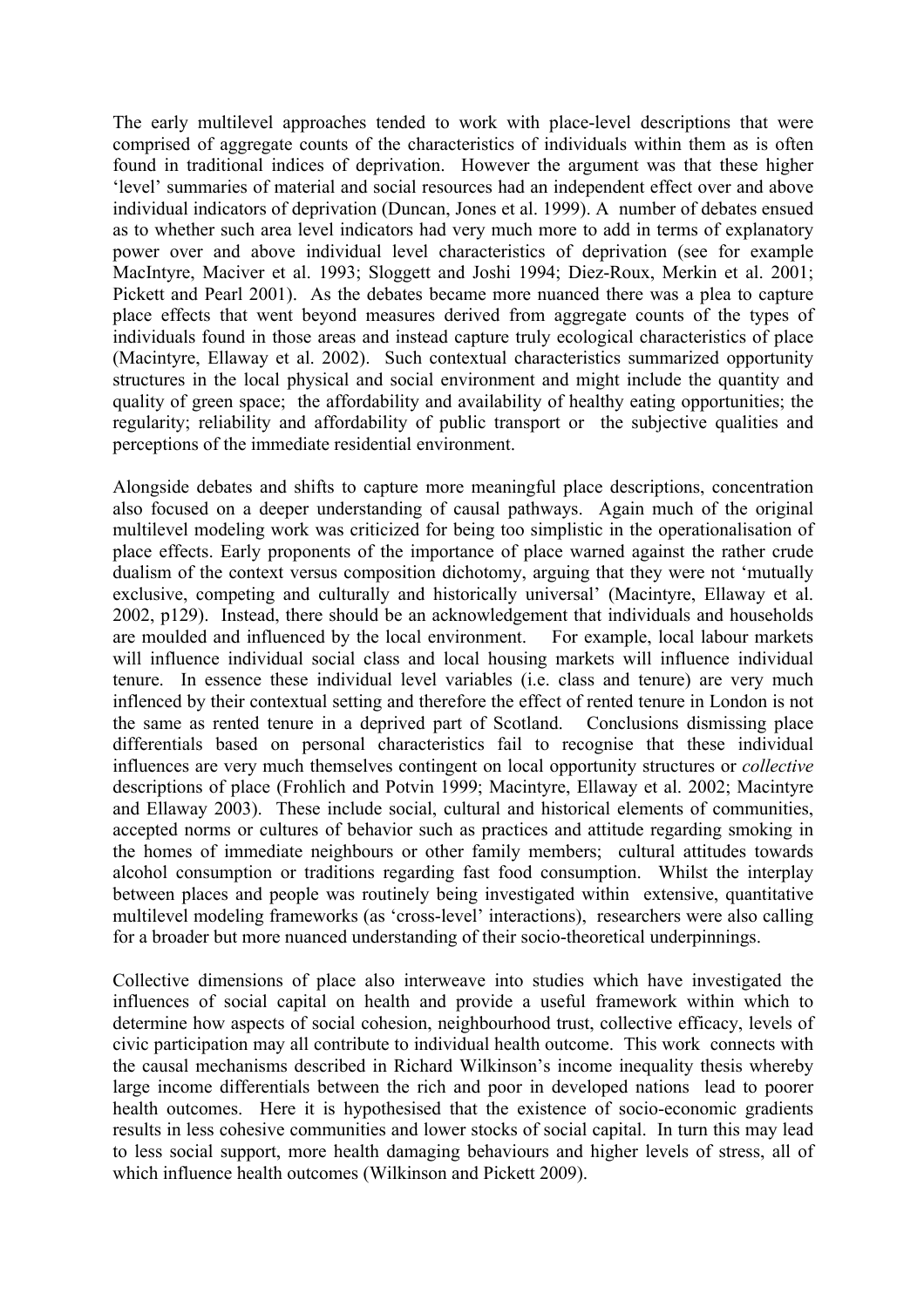Alongside the operationalisation difficulties identified above, investigating place effects on health is further challenged by the persistent problems associated with attempts to define those places, neighbourhoods and communities that might influence a particular health outcome or behaviour. In reality, individual attitudes and behaviours are influenced and affected simultaneously by many different sets of people and environments (e.g household, neigbourhood, place of work, social and leisure). Moreover, with increasing population movement and migration and the rise in popularity of 'virtual' social networking (e.g. via Facebook and Twitter), spheres of influence become ever more widespread, multi-scalar and complex (Pearce, Barnett et al. 2011). Cummins *et al* (2007) have argued for a definition that incorporates relational, rather than conventional, views of place where places are seen as nodes in networks, which are dynamic and fluid, separated by socio-relational space, acknowledging that their populations are mobile. Moreover, the characteristics of these places are described by, and contingent on, different individuals and groups across the lifecourse, all of whom ascribe different power relations and cultural meanings to place.

Notwithstanding these difficulties, work is now attempting to address all of these challenges. For example, it is widely accepted that local and regional context shapes smoking behaviour. More specifically, residing in an area of social disadvantage increases an individual's propensity to smoke. However in theorizing the links between place and smoking, Pearce et al (2011) argue that key pathways relate to place-based practices and area-level policy regulation. Place-based practice incorporates concepts of social capital; behavioural norms and cultures; contagion; and neighbourhood crime disorder and stress. Area-level policies such as smoking cessation initiatives, control of tobacco retailing and advertising and urban renewal can all be regarded as contextual influences which shape smoking behaviour. Importantly, the assumed 'protective' or 'harming' effect of any one of these pathways is not necessarily uniform across all types of places or people and further research is needed to understand the contingent nature of the relationships and multiscalar complexity.

It is now widely acknowledged that future studies into place effects must be more theoretically driven, relying less heavily on convenient and available measures of neighbourhoods from routine surveys. Instead studies should focus on the mechanisms that drive individuals to undertake social practices recursively within social structures and within places constituted at various scales in various ways at different times (Frohlich, Corin et al. 2001). Intensive, theory-exploration approaches should inform extensive, hypothesis testing techniques within a framework of methodological pluralism to find real conclusions to best inform public health policy and practice.

## **Cross References**

Spatial Epidemiology Geographies of Health Inequality Neighborhood disadvantage/Place/Living conditions Social capital Income inequality hypothesis Health behaviours Smoking and health Health and culture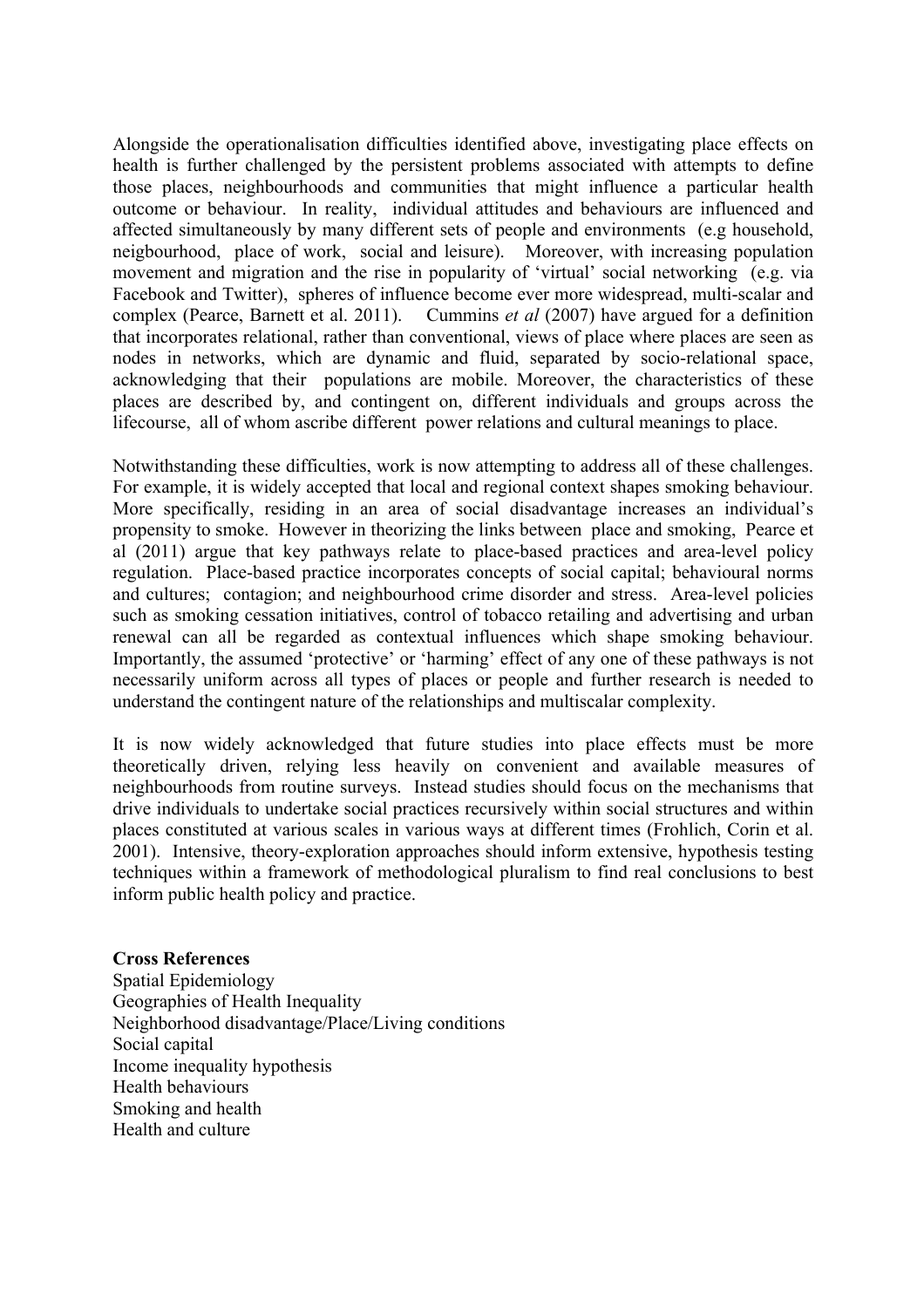## **References and further reading**

Cummins, S., S. Curtis, et al. (2007). "Understanding and representing place in health research: A relational approach." Social Science & Medicine **65**(9): 1825-1838.

Diez-Roux, A. V., S. S. Merkin, et al. (2001). "Neighborhood of residence and incidence of coronary heart disease." New England Journal of Medicine **345**(2): 99-106.

Duncan, C., K. Jones, et al. (1999). "Smoking and deprivation: are there neighbourhood effects?" Social Science & Medicine **48**(4): 497-505.

Ecob, R. and K. Jones (1998). "Mortality variations in England and Wales between types of place: an analysis of the ONS longitudinal study." Social Science &Medicine **47**(12): 2055- 2066.

Frohlich, K. L., E. Corin, et al. (2001). "A theoretical proposal for the relationship between context and disease." Sociology of Health & Illness **23**(6): 776-797.

Frohlich, K. L. and L. Potvin (1999). "Collective lifestyles as the target for health promotion." Canadian Journal of Public Health. Revue Canadienne de Sante Publique **90**: S11.

Jones, K., G. Moon, et al. (1991). "Ecological and individual effects in childhood immunisation uptake: a multi-level approach." Social Science and Medicine **33**(4): 501-8.

Macintyre, S. and A. Ellaway (2003). "Neighborhoods and health: an overview." Chapter 2 in I. Kawachi and L Berkman (Eds) Neighborhoods and Health: p20-42.

Macintyre, S., A. Ellaway, et al. (2002). "Place effects on health: how can we conceptualise, operationalise and measure them?" Social Science & Medicine **55**(1): 125-139.

MacIntyre, S., S. Maciver, et al. (1993). "Area, class and health: should we be focusing on places or people?" Journal of Social Policy **22**(02): 213-234.

Moon, G. (1995). "(Re) placing research on health and health care." Health & Place **1**(1): 1-4.

Pearce, J., R. Barnett, et al. (2011). "Sociospatial inequalities in health-related behaviours: Pathways linking place and smoking." Progress in Human Geography (in press)

Pickett, K. E. and M. Pearl (2001). "Multilevel analyses of neighbourhood socioeconomic context and health outcomes: a critical review." Journal of Epidemiology and Community Health **55**(2): 111-122.

Sloggett, A. and H. Joshi (1994). "Higher mortality in deprived areas: community or personal disadvantage?" British Medical Journal **309** (6967): 1470.

Twigg, L. and L. Cooper (2009). "Healthy Behavior." In T. Brown, S. McLafferty and G. Moon (Eds) A Companion to Health and Medical Geography: 460-476. Oxford: Wiley Blackwell: